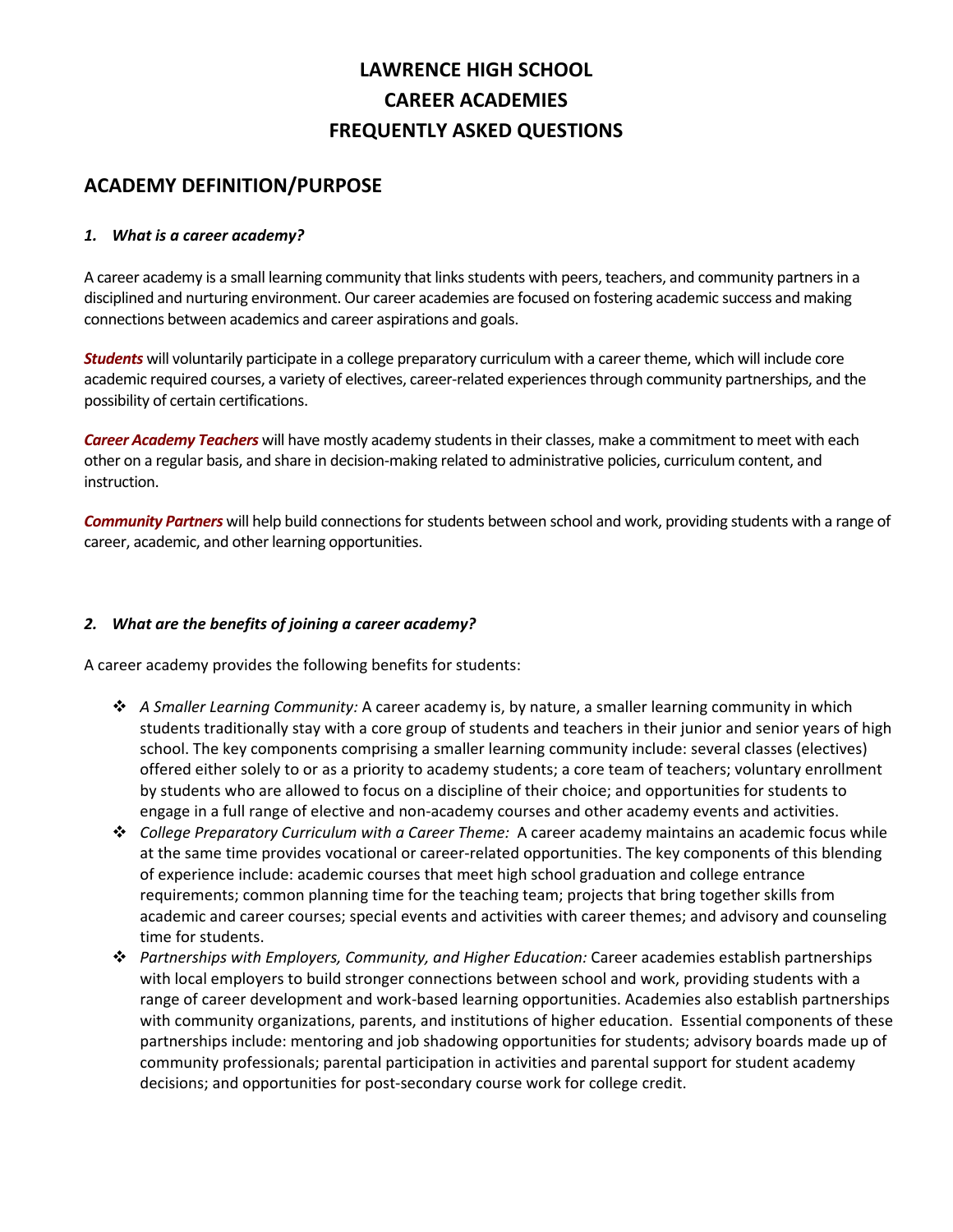#### *3. What are the academy options?*

At Lawrence High School, students may opt to join any one of three career academies:

- ❖ The Academy of Arts and Humanities
- The Academy of Business and International Studies
- The Academy of Science and Technology

# **CHOOSING AN ACADEMY**

#### *4. How do I choose my academy?*

Students should make choices about joining a career academy based on their personal interests and goals. Of course, students may look to their parents, teachers, and counselors for additional insight and support. Students will make their decisions midway through their sophomore (and junior) year. Students will make an academy choice at the same time they visit with their counselors about course choices and scheduling for the upcoming year.

#### *5. What if I do not know what professional field I want to get into?*

Becoming a part of an academy does not prevent students from pursuing any dream or goal in life. Career academies are not meant to "pigeon hole" students into any single field, but rather to provide additional opportunities and experiences for students in a broad career area. If a student knows what field he or she would like to enter one day, the career academy will allow him or her to get as many tailored experiences as he or she would like. However, if a student is not certain, he or she may sample a range of courses and experiences within the broader career theme.

# **CHANGING ACADEMIES AND OTHER COURSES**

#### *6. Do I have to stay in one academy for both junior and senior years?*

At this time, if a student does not wish to remain in an academy after junior year, he or she may make a different choice. Students may not switch academies in the middle of a school year.

#### *7. Would I be able to take courses from other academies?*

Academy students have the opportunity to take a wide range of core required courses which span all subject areas, including honors and AP courses. In addition, flexibility for electives choices has been built into the requirements for each academy as outlined in the Lawrence High School Course of Study.

## **PARTICIPATION**

#### *8. Do I have to be in an academy?*

Career academies are not mandatory. Students entering their junior or senior year may choose one of the three academies. If a student chooses not to join an academy, he/she will remain in the LHS comprehensive program.

### *9. What if I don't get into the academy of my choice?*

Every effort will be made for all students to participate in the academy of their choice.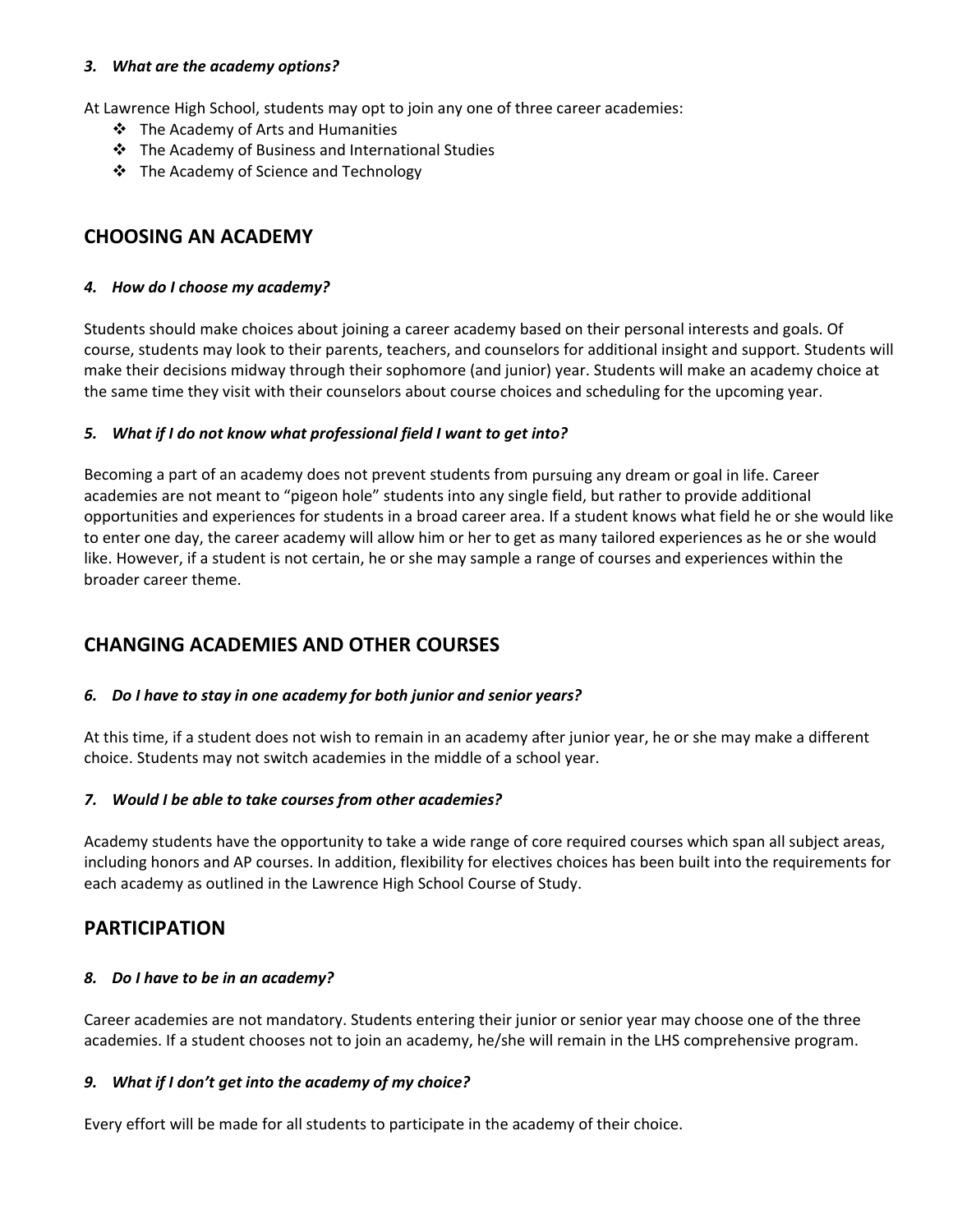#### *10. Can I be in two academies?*

The career academy program is designed so that students join one academy, but have flexibility to take courses outside of their academy if they choose.

#### *11. What are the requirements for joining an academy?*

All students are welcome to enroll in any of the three career academies. Career academies are open to students who have a desire to explore one of the three academy themes and are willing to complete all career academy graduation requirements outlined in the Lawrence High School Course of Study.

# **COURSES/SCHEDULE**

### *12. What type of courses will be offered in each academy?*

The course of study for each academy is provided in the Lawrence High School Course of Study. The course of study for each academy includes a mix of core required courses and electives. In fact, Lawrence High School provides one of the richest electives offerings in Mercer County.

#### *13. What will my schedule look like?*

Members of career academies will follow the Lawrence High School schedule currently in place. The academy will be made up of a cohort of students who may share several classes each day and who may have some of the same teachers from year to year.

#### *14. Will there be different graduation requirements?*

No, not in the first year academies open. Students in career academies will not have different graduation requirements than those in the LHS comprehensive program. The difference will be in the choice of electives and the career‐themed experiences provided. Once the academies evolve, however, this may change.

#### *15. Will there be team teaching or thematic units in each academy?*

Team teaching and thematic units are long‐term goals of the career academies. The idea of a small learning community comprises clusters of teachers from academic and vocational disciplines who are scheduled to have mostly Academy students in their classes, who make a commitment to meet with each other on a regular basis, and who share in decision-making related to administrative policies, curriculum, content, and instruction.

### *16. Do I still have to take four years of English?*

Yes, four years of English are a state requirement and therefore remain a requirement for graduation from Lawrence High School, including the academies. These required courses are described in the Lawrence High School Course of Study.